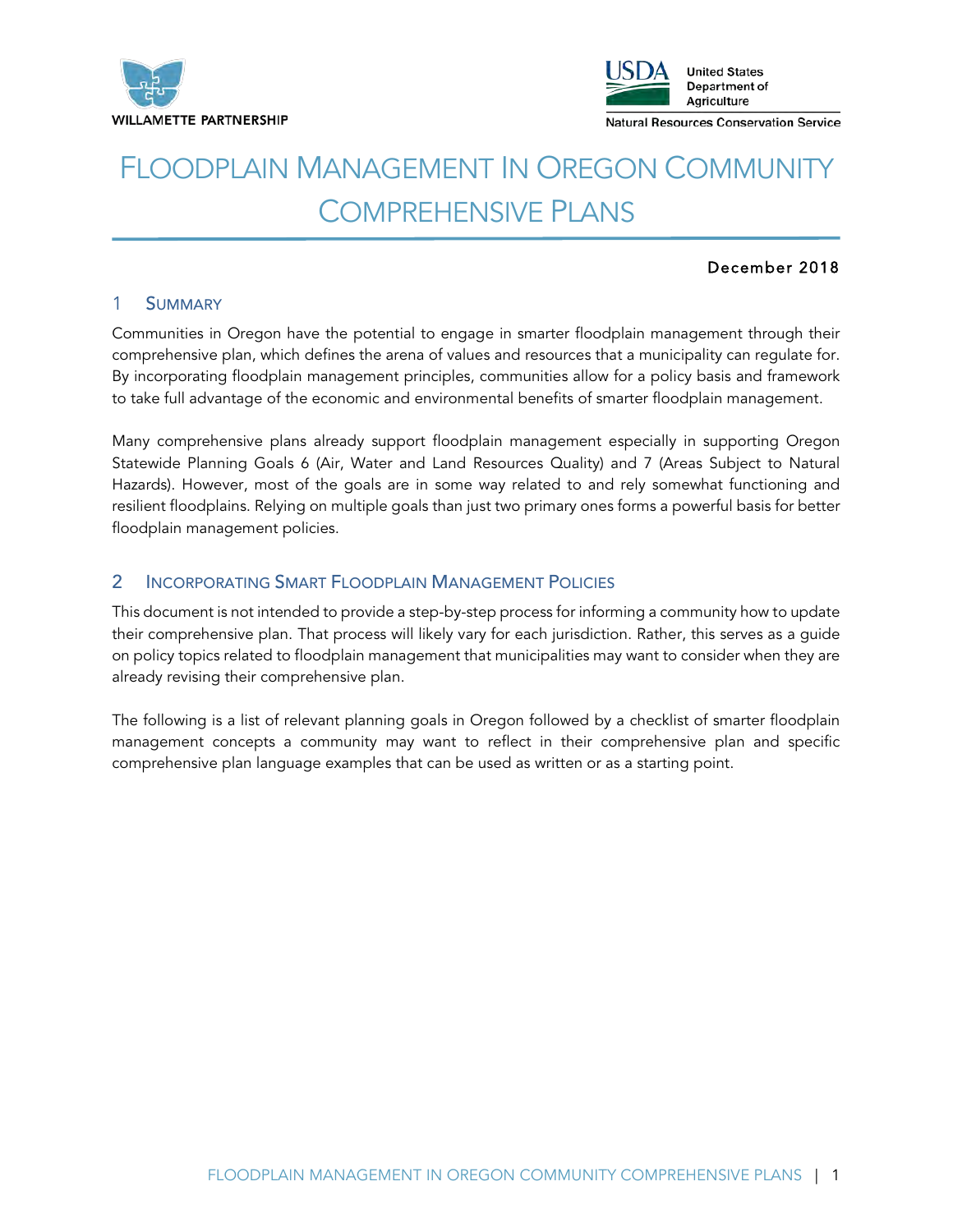



# Goal 2 Land Use Planning: To establish a land use planning process and policy framework as a basis for all decisions and actions related to use of land and to assure an adequate factual base for such decisions and actions.

### **Checklist**

The Comprehensive Plan addresses:

 $\Box$  Driving development away from hazard-prone areas to reduce hazard risks and improve resilience to flooding and other disasters (including coastal storms, changes in precipitation, sea level rise as applicable)

### Example Policies

Reducing natural hazards and climate change risks and impacts. Limit development in or near areas prone to natural hazards where practicable, using the most current hazard and climate change‐related information and maps. *(Policy 4.61, City of Portland Comprehensive Plan Update Proposed Draft 2014)*

Goal 5 Natural Resources, Scenic and Historic Areas, and Open Spaces: To protect natural resources and conserve scenic and historic areas and open spaces.

### **Checklist**

The Comprehensive Plan addresses:

 $\Box$  Priority areas of floodplains that have been identified as important to protect as open space

#### Example Policies

• Floodplain. The floodplain of the Tualatin River and its tributaries is being encroached upon by urban development. The floodplain is an asset to Hillsboro by providing drainage and holding of stormwater runoff, providing fish and wildlife habitat, desirable open space, and potential land for future recreational development.

(1) All land within the 100-year floodplain (elevations as established by the Army Corps of Engineers on the best topographic maps available) should be preserved as much as possible for open space, fish and wildlife habitat, urban buffers, neighborhood boundaries, future recreational development, drainage, and runoff retention…

*(Section 6, Policy B in the City of Hillsboro Comprehensive Plan)*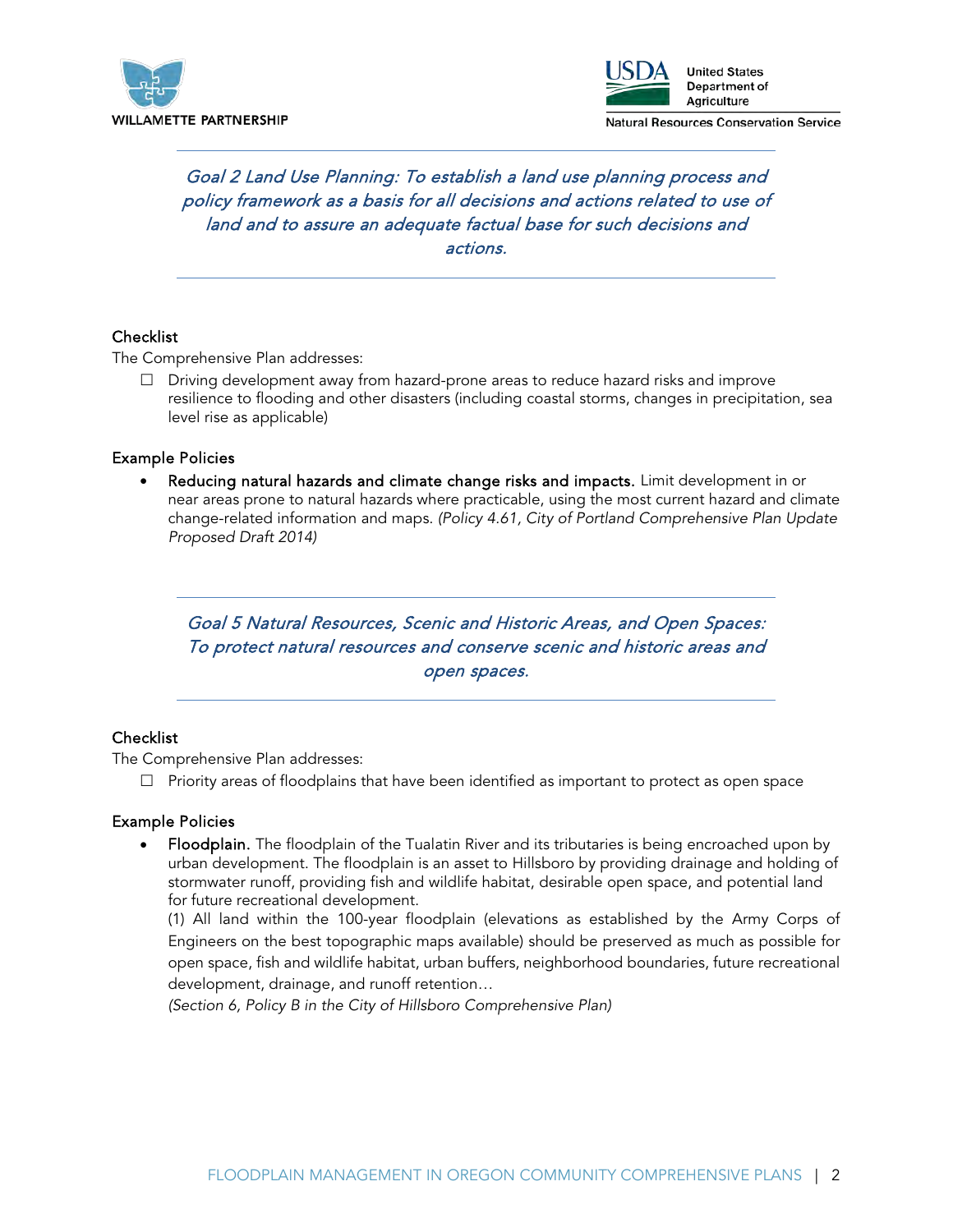



# Goal 6 Air, Water and Land Resources Quality: To maintain and improve the quality of the air, water and land resources of the state.

### **Checklist**

The Comprehensive Plan addresses:

- $\Box$  Preservation and enhancement of beneficial functions of natural resources
- $\Box$  Improving water quality in floodplains through land use plans and investments
- $\Box$  Improving terrestrial and aquatic habitat by using land use plans and investments to promote restoration and protection of floodplains
- $\Box$  Mitigation hierarchy of avoiding, minimizing, and then mitigating adverse impacts of development on natural resources
- $\Box$  Requirements that mitigation approaches compensate fully for adverse impacts
- $\Box$  Preventing environmental degradation from additional impervious surfaces
- □ Coordinating Comprehensive Plans with other relevant community plans and investments
- $\Box$  Improving hydrology through enhancing conveyance and storage capacity in rivers, streams, floodplains, wetlands, and groundwater
- $\Box$  Watershed specific policies that address unique characteristics such as habitat types (e.g. floodplains), hydrology, water quality issues, and stormwater management challenges (including acknowledging floodplain restoration, protection, or increased flood storage as a flood hazard prevention strategy as applicable)

### Example Policies

- Natural resource protection. Protect the quantity, quality, and function of significant natural resources identified in the City's natural resource inventory, including:
	- o Rivers, streams, sloughs, and drainageways.
	- o Floodplains.
	- o Riparian corridors.
	- o Wetlands.
	- o Groundwater.
	- o Native and other beneficial vegetation species and communities.
	- o Aquatic and terrestrial habitats, including special habitats or habitats of concern, large anchor habitats, habitat complexes and corridors, rare and declining habitats such as wetlands, native oak, bottomland hardwood forest, grassland habitat, shallow water habitat, and habitats that support special-status or at-risk plant and wildlife species.
	- o Other resources identified in natural resource inventories.

*(Policy 7.19, City of Portland Comprehensive Plan Update Proposed Draft 2014)*

- Water quality. Improve, or support efforts to improve, water quality in rivers, streams, floodplains, groundwater, and wetlands through land use plans and investments, to address water quality issues including toxics, bacteria, temperature, metals, and sediment pollution. Consider the impacts of water quality on the health of all Portlanders. *(Policy 7.7, City of Portland Comprehensive Plan Update Proposed Draft 2014)*
- Requlatory hierarchy: avoid, minimize, mitigate. Maintain requidions requiring that the potential adverse impacts of new development on significant natural resources and their functions first be avoided where practicable, then minimized, then lastly, mitigated. *(Policy 7.24, City of Portland Comprehensive Plan Update Proposed Draft 2014)*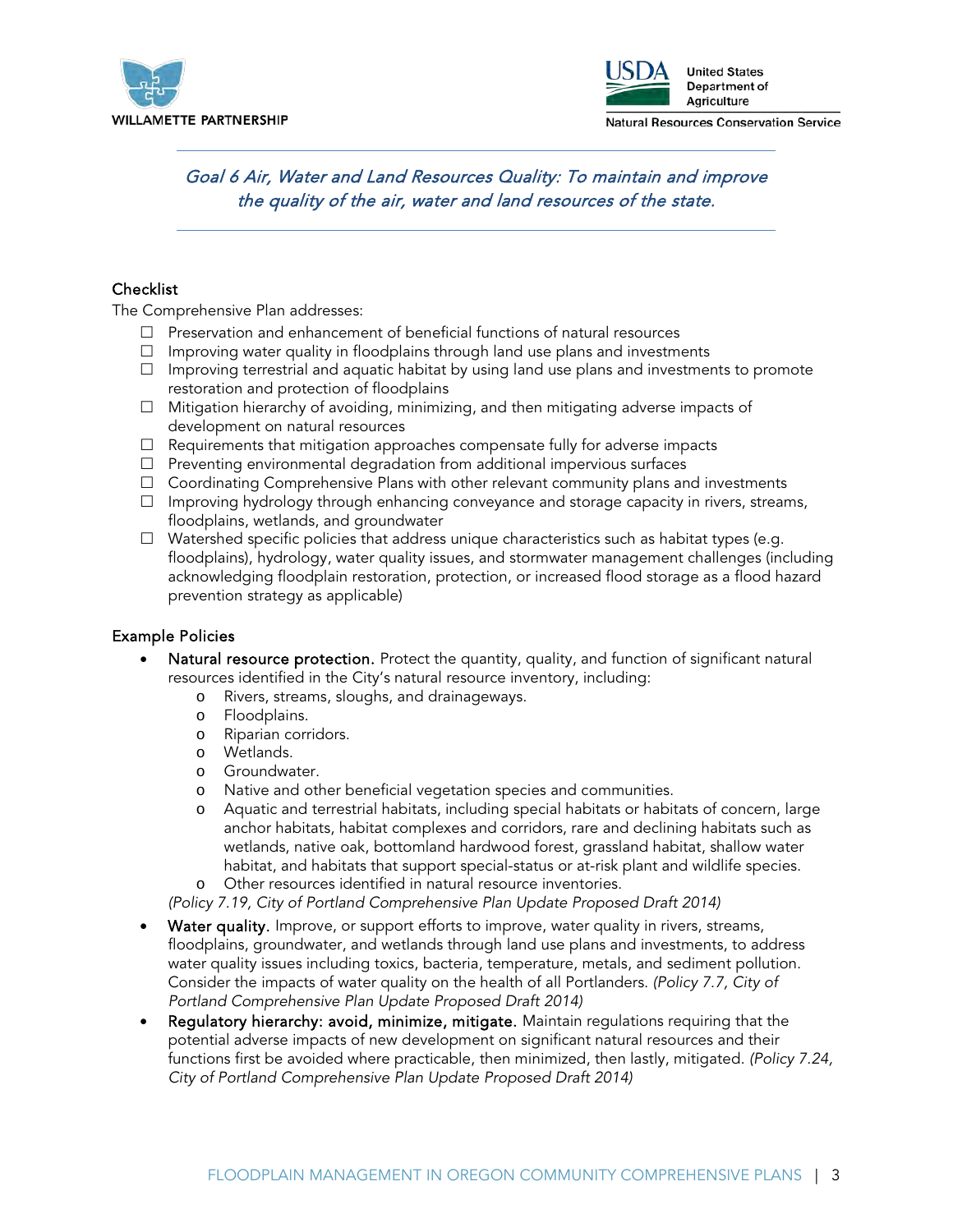



- Mitigation effectiveness. Require that mitigation approaches compensate fully for adverse impacts on locally and regionally significant natural resources and functions. Require mitigation to be located as close to the impact as possible. Mitigation must also take place within the same watershed or portion of the watershed that is within the Portland Urban Services Boundary, unless mitigating outside of these areas will provide a greater local ecological benefit. Mitigation will be subject to the following preference hierarchy:
	- 1. On the site of the resource subject to impact with the same kind of resource; if that is not possible, then
	- 2. Off-site with the same kind of resource; if that is not possible, then
	- 3. On-site with a different kind of resource; if that is not possible, then
	- 4. Off‐site with a different kind of resource.

*(Policy 7.24, City of Portland Comprehensive Plan Update Proposed Draft 2014)*

- Hydrology. Through plans and investments, improve or support efforts to improve watershed hydrology to achieve more natural flow and enhance conveyance and storage capacity in rivers, streams, floodplains, wetlands, and aquifers. Minimize impacts from development and associated impervious surfaces, especially in areas with poorly‐infiltrating soils and limited public stormwater discharge points, and encourage restoration of degraded hydrologic functions. *(Policy 7.6, City of Portland Comprehensive Plan Update Proposed Draft 2014)*
- Habitat connectivity. Improve or support efforts to improve terrestrial and aquatic habitat connectivity for fish and wildlife by using plans and investments, to:
	- o Prevent and repair habitat fragmentation.
	- o Improve habitat quality.
	- o Weave habitat into sites as new development occurs.
	- o Enhance or create habitat corridors that allow fish and wildlife to safely access and move through and between habitat areas.
	- o Promote restoration and protection of floodplains.
	- *(Policy 7.10, City of Portland Comprehensive Plan Update Proposed Draft 2014)*
- Restoration partnerships. Coordinate plans and investments with other jurisdictions, air and water quality regulators, watershed councils, soil conservation organizations, and community organizations and groups to maximize the benefits and cost-effectiveness of watershed environmental efforts and investments. *(Policy 7.31, City of Portland Comprehensive Plan Update Proposed Draft 2014)*
- Watershed specific policy: Floodplain restoration. Enhance Johnson Creek floodplain functions to increase flood‐storage capacity, improve water quality, and enhance fish and wildlife habitat. (Also related to Goal 15)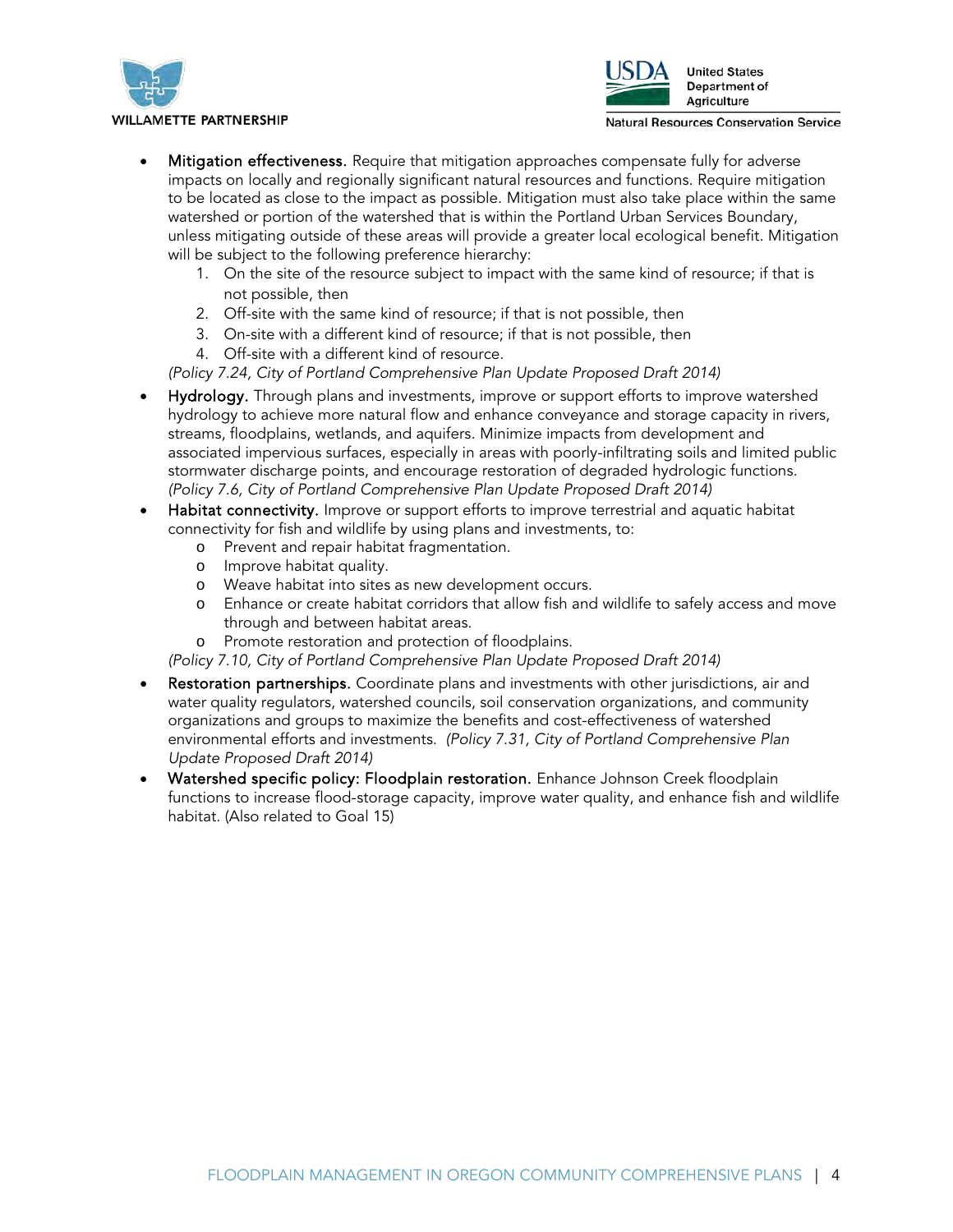



# Goal 7 Areas Subject to Natural Hazards: To protect people and property from natural hazards.

### Checklist

The Comprehensive Plan addresses:

- $\Box$  Floodplain management and compliance
- $\Box$  Management of floodplains to reduce public safety risks, prevent property damage, support economic activity, and protect watershed health
- $\Box$  Resilience to climate change for rivers, streams, wetlands, floodplains, urban forest, habitats, and wildlife to adapt to climate-exacerbated flooding, landslides, wildfire, and urban heat island effects

### Example Policies

- Floodplain compliance. Maintain compliance with federal and state floodplain-related requirements. *(Policy 8.60, City of Portland Comprehensive Plan Update Proposed Draft 2014)*
- Flood management. Improve and maintain the functions of natural and managed drainageways, wetlands, floodplains, and flood management facilities, to protect health, safety, and property, provide water conveyance and storage, improve water quality, and maintain and enhance fish and wildlife habitat. *(Policy 8.59, City of Portland Comprehensive Plan Update Proposed Draft 2014)*

Climate change adaptation and resilience. Enhance the ability of rivers, streams, wetlands, floodplains, urban forest, habitats, and wildlife to limit and adapt to climate‐exacerbated flooding, landslides, wildfire, and urban heat island effects. *(Policy 7.4b, City of Portland Comprehensive Plan Update Proposed Draft 2014)*

> Goal 9 Economic Development: To provide adequate opportunities throughout the state for a variety of economic activities vital to the health, welfare, and prosperity of Oregon's citizens.

### **Checklist**

The Comprehensive Plan addresses:

 $\Box$  Improvements to economic resilience in the face of increased flooding exacerbated by climate change and its impact on a community's economic development and quality of life

### Example Policies

**Economic resilience.** Improve Portland's economic resilience to impacts from climate change and natural disasters through a strong local economy and equitable opportunities for prosperity. *(Policy 6.4, City of Portland Comprehensive Plan Update Proposed Draft 2014)*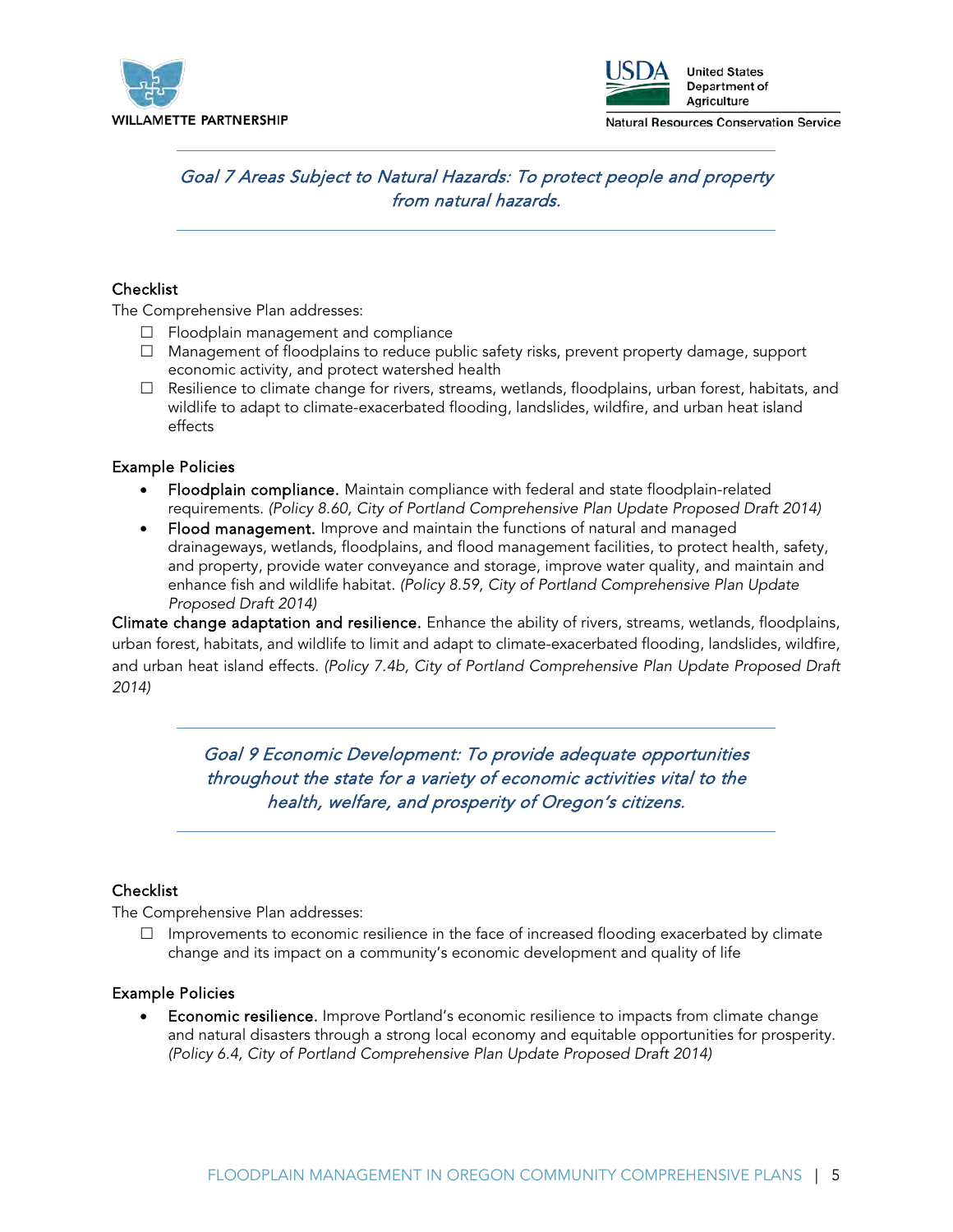



# Goal 11 Public Facilities and Services: To plan and develop a timely, orderly and efficient arrangement of public facilities and services to serve as a framework for urban and rural development.

### Questions to Consider:

- *How does the current delivery of municipal services and the jurisdiction's comprehensive plan contribute to or decrease flood risk?*
- *Does the community have sufficient stormwater management infrastructure? What is the ability to accommodate anticipated increased frequency and intensity of precipitation events?*

### **Checklist**

The Comprehensive Plan addresses:

- Maintaining well-built and well-maintained facilities help recover from damaging natural events and emergencies
- □ Collaboration between agencies on floodplain development
- $\Box$  The value of green infrastructure, including landscaped stormwater facilities and natural resources such as trees and natural areas, is an important part of the stormwater system. (Private property investments and public‐private partnerships also play key roles in the management of stormwater.)

### Example Policies

- Stormwater management. Improve rights-of-way to integrate green infrastructure and other stormwater management facilities to meet desired infrastructure levels‐of‐service and economic, social, and environmental objectives. *(Policy 8.39, City of Portland Comprehensive Plan Update Proposed Draft 2014)*
- Inter-agency collaboration on regional infrastructure and environmental impacts. Collaborate with regional partners on the regulations that address regional infrastructure and environmental impacts, such as transportation, water, and floodplain development standards. *(Policy UR 4.7 City of Hillsboro Proposed Comprehensive Plan Draft April 2016)*
- Natural systems. Protect and enhance the stormwater management capacity of natural resources such as streams, rivers, wetlands, and floodplains *(Policy 8.53, City of Portland Comprehensive Plan)*
- Natural features and green infrastructure in centers and corridors. Integrate natural and green infrastructure, such as street trees, green spaces, ecoroofs, gardens, and vegetated stormwater management systems, into centers and corridors. *(Policy 4.2.1, City of Portland Comprehensive Plan Update Proposed Draft 2014)*
- Green infrastructure. Support the integration of natural and green infrastructure, such as street trees, green spaces, eco-roofs, gardens, and vegetated stormwater management into the public realm. *(Policy D 4.3 City of Hillsboro Proposed Comprehensive Plan Draft April 2016)*